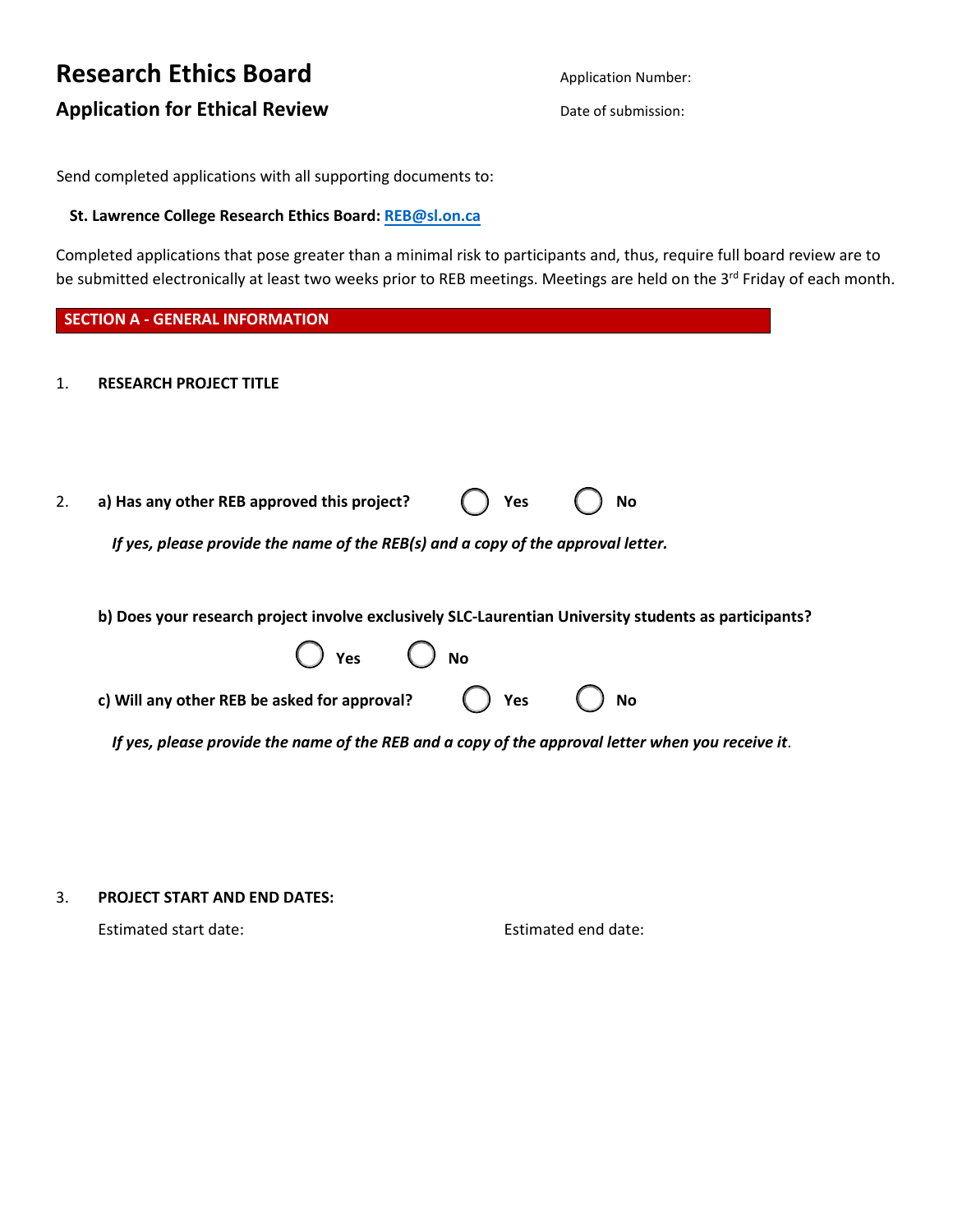| 4. | PRINCIPAL INVESTIGATOR INFORMATION |                                           |  |
|----|------------------------------------|-------------------------------------------|--|
|    | Title:                             | Name:                                     |  |
|    | School:                            |                                           |  |
|    | Campus:                            | Brockville<br>Cornwall<br>Kingston<br>N/A |  |
|    | <b>Mailing Address:</b>            |                                           |  |
|    | Telephone:                         |                                           |  |
|    | Email:                             |                                           |  |
|    |                                    |                                           |  |
|    | 5. CO-INVESTIGATOR                 | N/A                                       |  |
|    | Title:                             | Name:                                     |  |
|    | School:                            |                                           |  |
|    | Campus:                            | Brockville<br>Cornwall<br>Kingston        |  |
|    | <b>Mailing Address:</b>            |                                           |  |
|    | Telephone:                         |                                           |  |
|    | Email:                             |                                           |  |

# **6. RESEARCH TEAM**

**Please list the names (and affiliations) of all other persons (not listed above) on the research team that have access to identifiable participant's data.**

**Name Affiliation**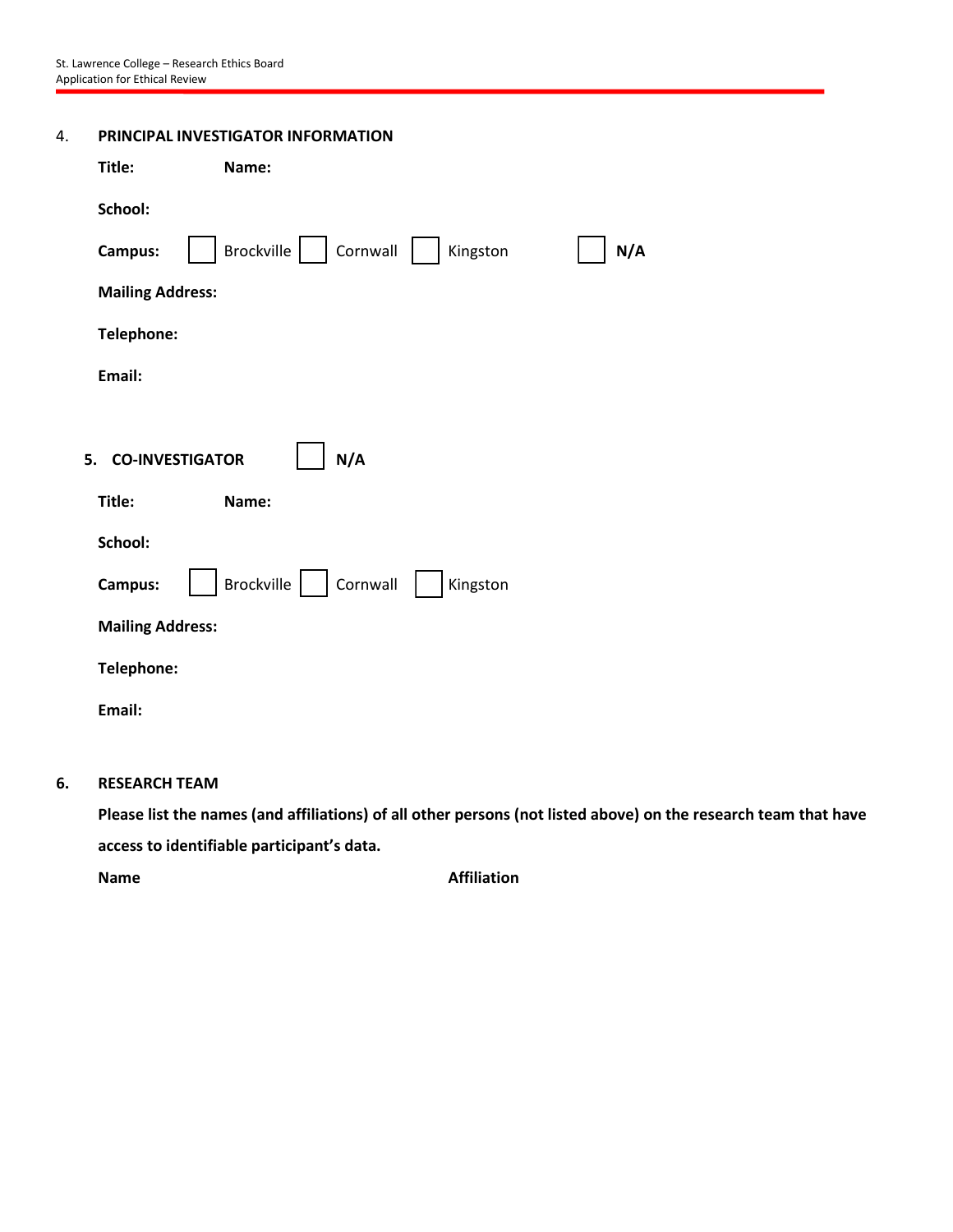| 7. | <b>PROJECT LOCATION</b><br>Cornwall<br>Brockville<br>Kingston<br>Campus:<br>Other (specify site): |
|----|---------------------------------------------------------------------------------------------------|
| 8. | <b>FUNDING OF THE PROJECT</b><br>Is this project funded?<br>Yes<br><b>No</b>                      |
|    | If yes, list the sponsor, name of grant or award, and the contact person(s).                      |
|    | <b>Sponsoring Organization:</b>                                                                   |
|    | Award or Grant:                                                                                   |
|    | Contact person(s):                                                                                |
|    | <b>Mailing Address:</b>                                                                           |
|    | Telephone:                                                                                        |
|    | E-mail:                                                                                           |
|    |                                                                                                   |

# **SECTION B - SUMMARY OF THE PROPOSED RESEARCH**

# **9. PURPOSE & RELEVANCE**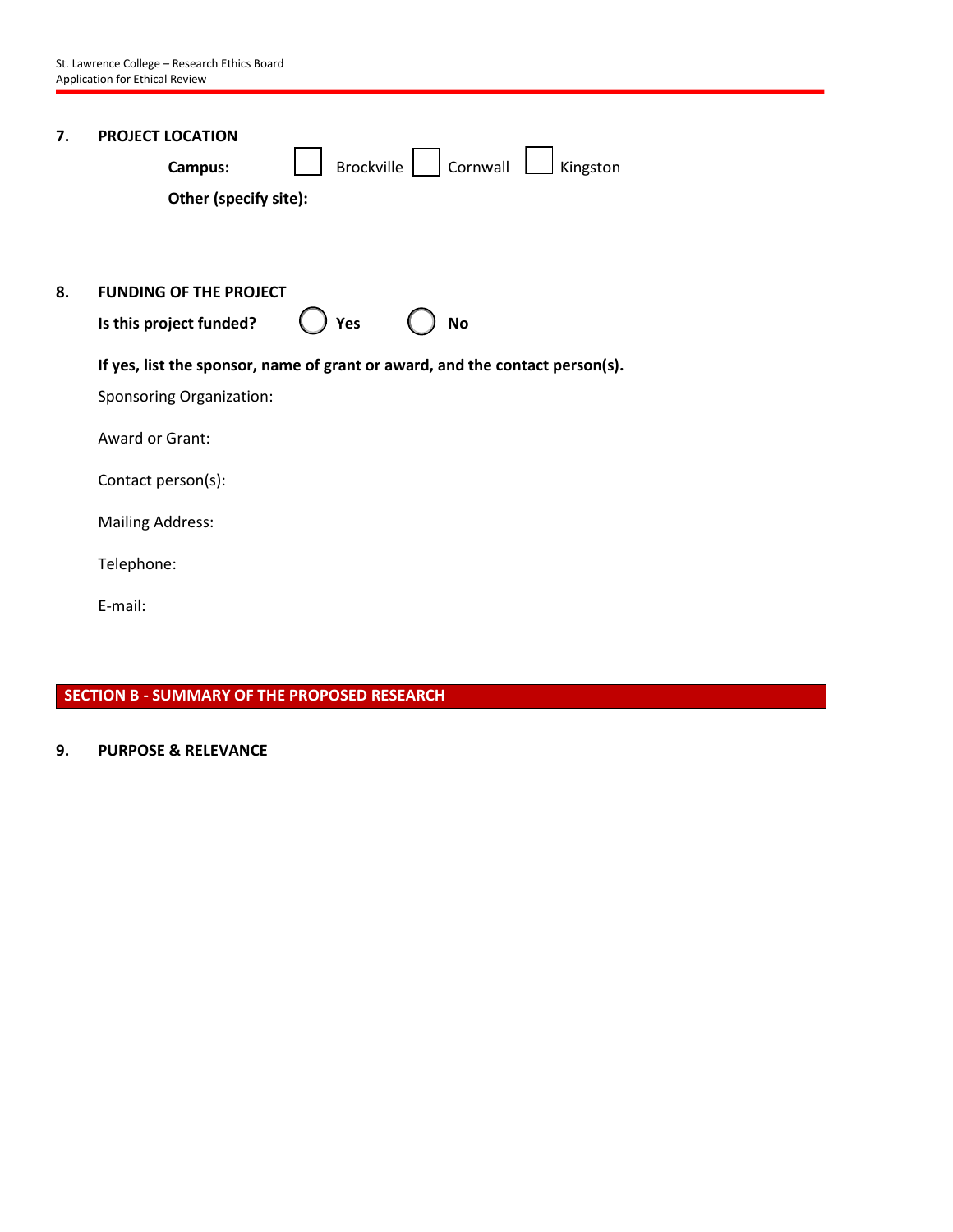#### **10. METHODOLOGY**

*Please describe all procedures to be used; the data to be gathered, where and how it will be obtained and analyzed.*

### **11. DOCUMENT LIST**

*Please list all supporting documentation accompanying this application as appendices (e.g., Appendix A – Survey). Include copy of all posters, advertisements, flyers, letters, e-mail text, or telephone scripts to be used for recruitment. This copy should be exactly as it will appear for recruitment.*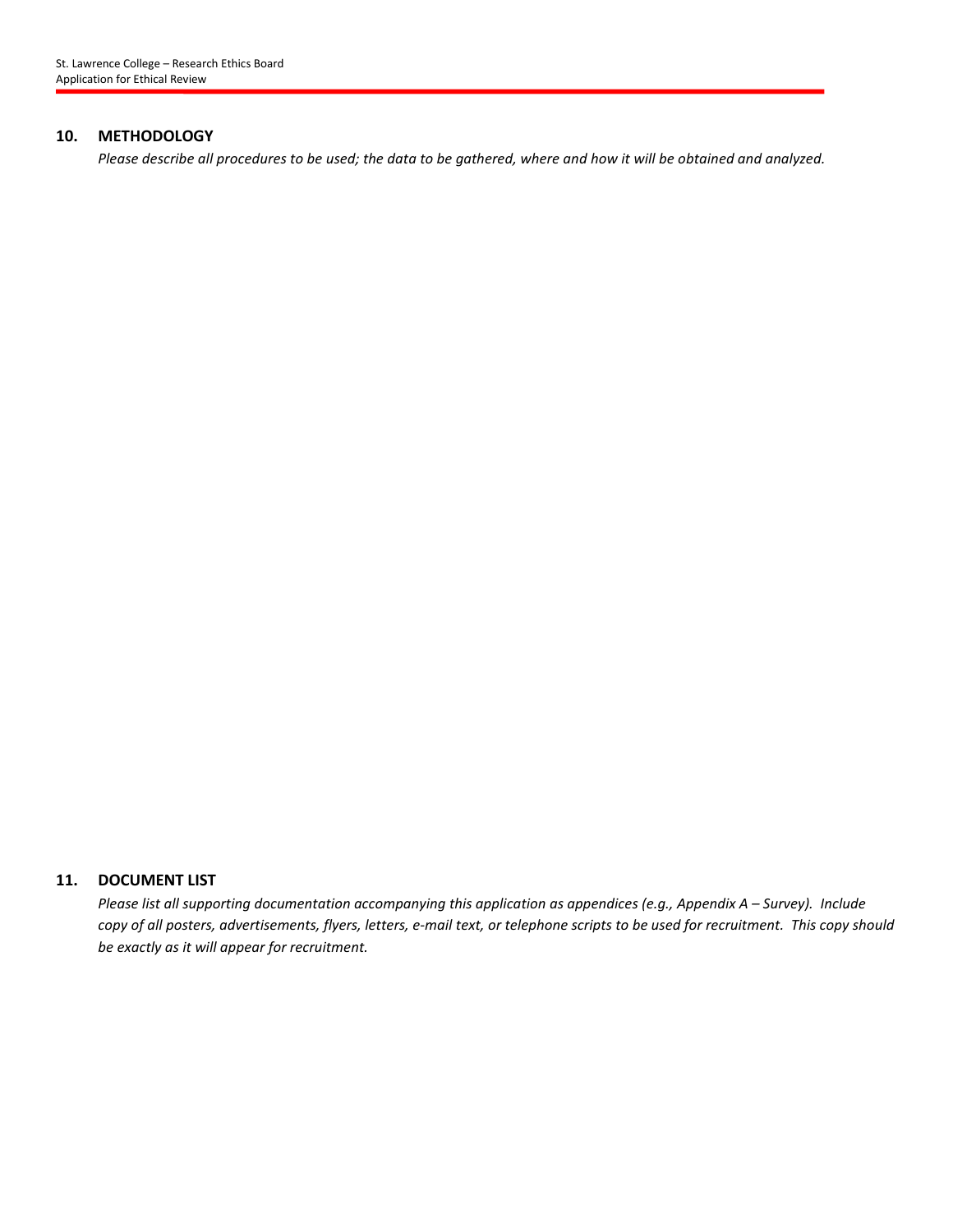### **12. Are there any actual, apparent or potential conflicts of interest?**

*Will anyone affiliated with this project, by work or by family, receive any personal benefit as a result of this study?*

Yes ( ) No

*If yes, please provide all details:*

**13. In your best judgment, this project involves (please check one):**

|  |  | <b>Minimal ris</b> |  |
|--|--|--------------------|--|

**Minimal risk More than minimal risk**

*The SLC REB definition of minimal risk is, "that the risks of harm anticipated in the proposed research are not greater nor more likely, considering probability and magnitude, than those ordinarily encountered in life, including those encountered during the performance of routine physical or psychological examinations or tests".*

# **SECTION C - RECRUITMENT & INFORMED CONSENT**

*St. Lawrence College Research Ethics Board Policy: Ethical Research Involving Human Participants states: "Respect for human dignity entails high ethical obligations towards persons whose diminished competence and/or decision-making capacities make them vulnerable. Children, institutionalized persons, or others who are made vulnerable due to their situation or circumstances are entitled, on grounds of human dignity, caring, solidarity, and fairness, to special protection against abuse, exploitation or discrimination."*

### **14. PARTICIPANTS**

*Describe your participant population: number, age, unique characteristics, inclusion and exclusion criteria, and how, by whom, and from where participants will be recruited.*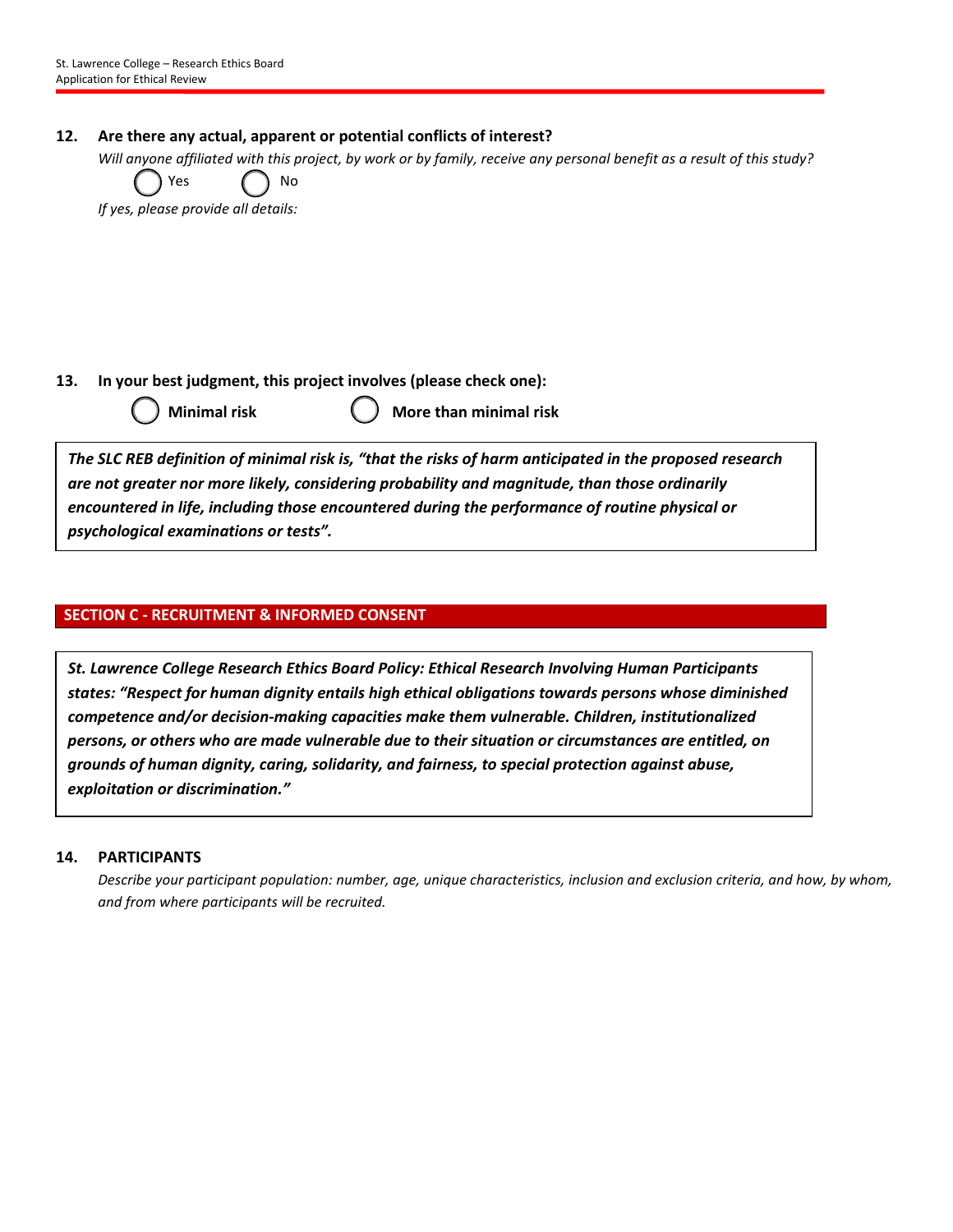**15. When and how will the purpose of the research, the anticipated benefits, inconveniences, risks to the participant and the tasks to be performed by the participants be explained?**

**16. What procedures will be in place to inform prospective participants they do not have to participate?** *Full disclosure to the participants about the nature of the research is required, unless the research design requires that certain elements of the research not be provided and that the REB is satisfied that no harm would come to participants.*

| 17. | How will consent be obtained? |
|-----|-------------------------------|
|     |                               |

|  | ٦/A |
|--|-----|
|--|-----|

**18. If written consent is not obtained, indicate why not?**

**19. How will participants be informed about the process for withdrawing from the study?**

**20. Are participants able to withdraw their data from the study?**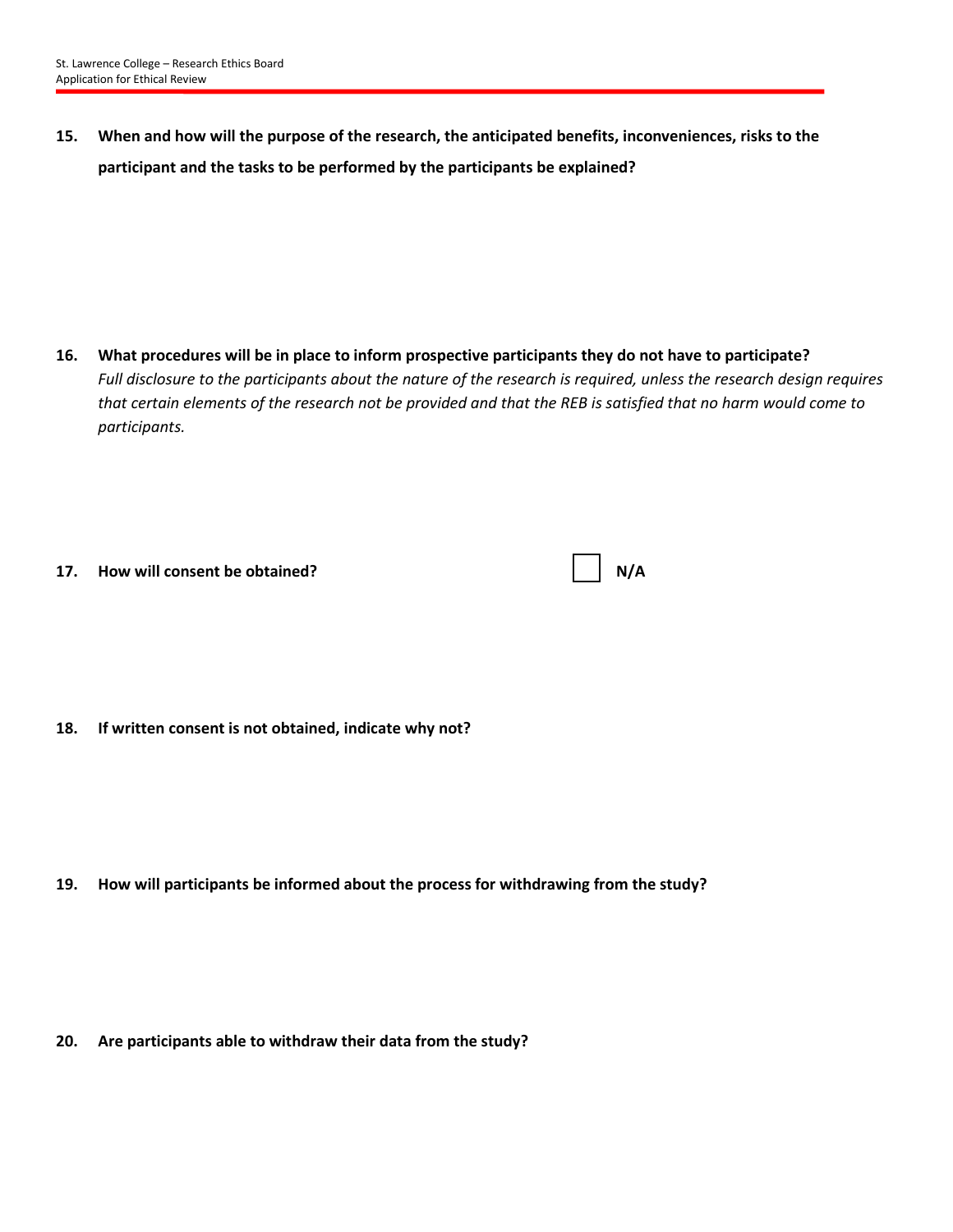**21. Might your participants be in a position whereby either their situation or circumstances may make them especially vulnerable or require extra measures for protection of their rights?**

Yes ( ) No

*If yes, please provide all details on how you will mitigate any identified risks.*

# **22. Does the study involve participants who lack the capacity or legally cannot consent?**



*If yes, please provide all details:*

### **23. Will the participants be under any kind of pressure to consent?**



*If yes, please provide all details:*

**24. Are you or members of your research team in positions of power with the participants?**  *(e.g., - teacher, supervisor, practitioner)*

| Yes | No |
|-----|----|
|     |    |

*If yes, please clarify. How will this be addressed?*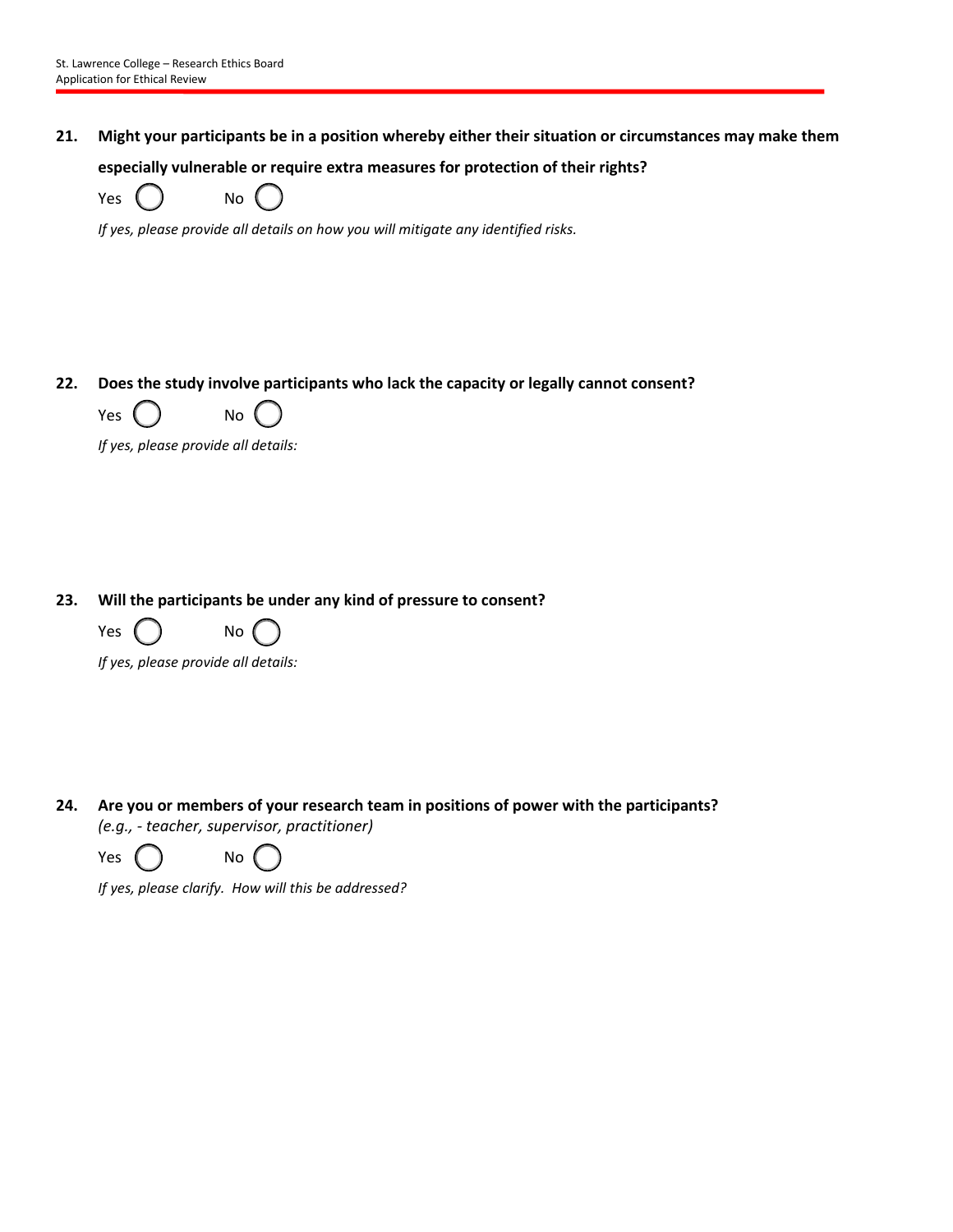**25. Are there any risks (real or potential) to participants or their community that can be anticipated because of** 

| N/A<br>participating in your project?                                                                              |
|--------------------------------------------------------------------------------------------------------------------|
| physical harm                                                                                                      |
| psychological or emotional stress                                                                                  |
| threat to personal safety                                                                                          |
| jeopardy to social position                                                                                        |
| economic harm                                                                                                      |
| other                                                                                                              |
| If you have identified a risk, describe the risks involved and what you will do to mitigate the harm. What are the |
| counterbalancing benefits?                                                                                         |

**26. Will participants be reimbursed for out-of-pocket expenses, or compensated for their time, or given a token gift or incentive for participation?**

Yes  $\bigcap$  No  $\bigcap$ *If yes, please provide all details:*

**27. Additional ethical issues may need to be addressed in projects in sensitive areas. Some examples:**

- **i.** *research on cultures, countries, and ethnic groups different from one's own,*
- **ii.** *research on captive and dependent populations,*
- **iii.** *research on children; and*
- **iv.** *projects on sensitive topics, such as sexuality, finance, employer-employee relationships, and other sensitive matters.*

**If research involves such sensitive areas, please elaborate on the research design, the protocols for confidentiality, and other methods to manage the sensitivity.**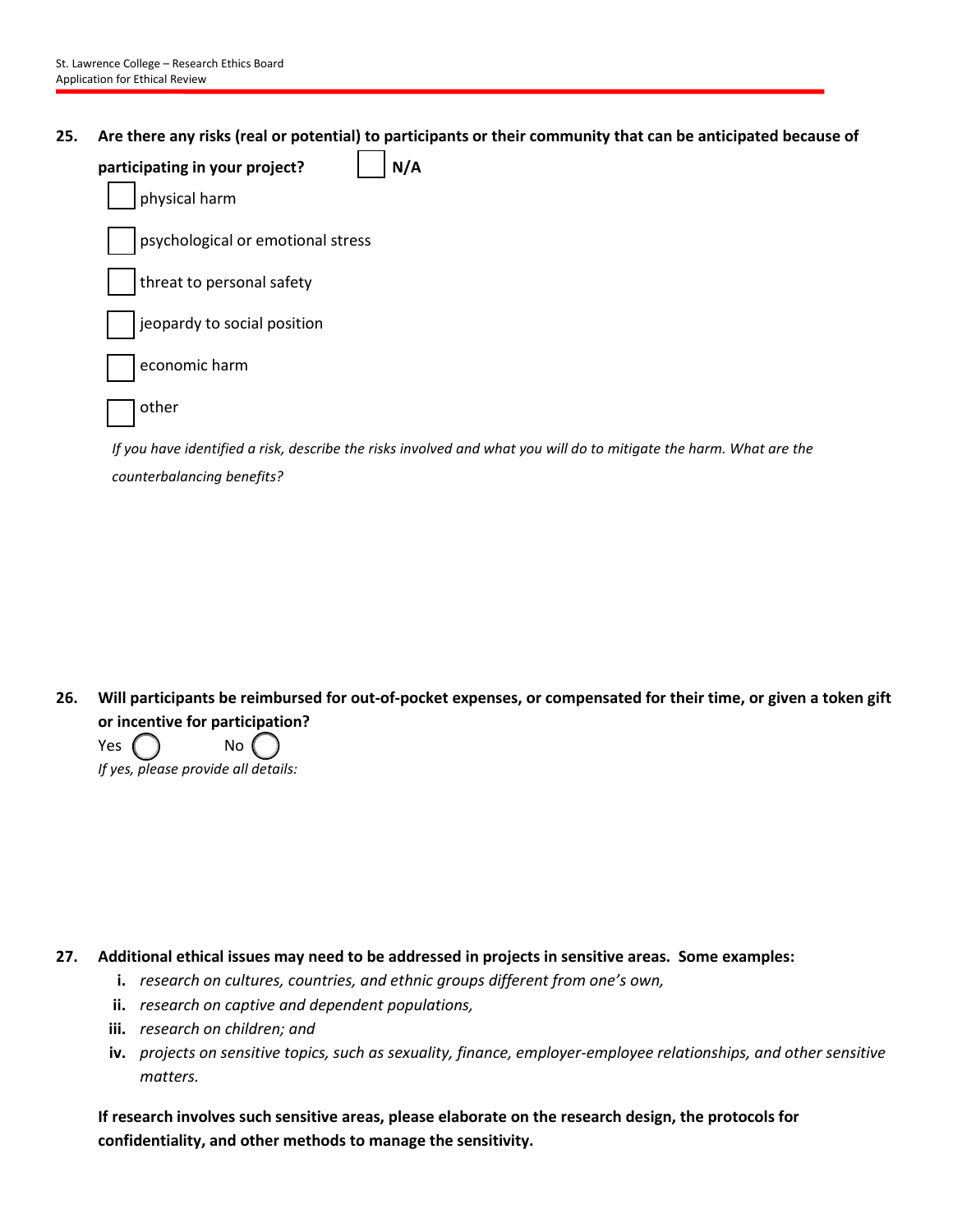### **28. DECEPTION**

*Deception refers to the deliberate withholding of essential information or the previewing of deliberately misleading information about the research or its purposes. If the research involves deception, the researcher must provide detailed information on the extent and nature of the deception including the extent and nature, and why the research could not be conducted without it.*



- **b) Will the participants in your study be unaware that they are participants?**  $Yes() No()$ *If yes, please provide all details:*
- **c) If deception is employed, debriefing is mandatory. Describe in detail the nature of the debriefing, when**  and how it will be given.  $\vert \cdot \vert N/A$
- **d) Will information about the participants be obtained from sources other than directly from the participants themselves?**

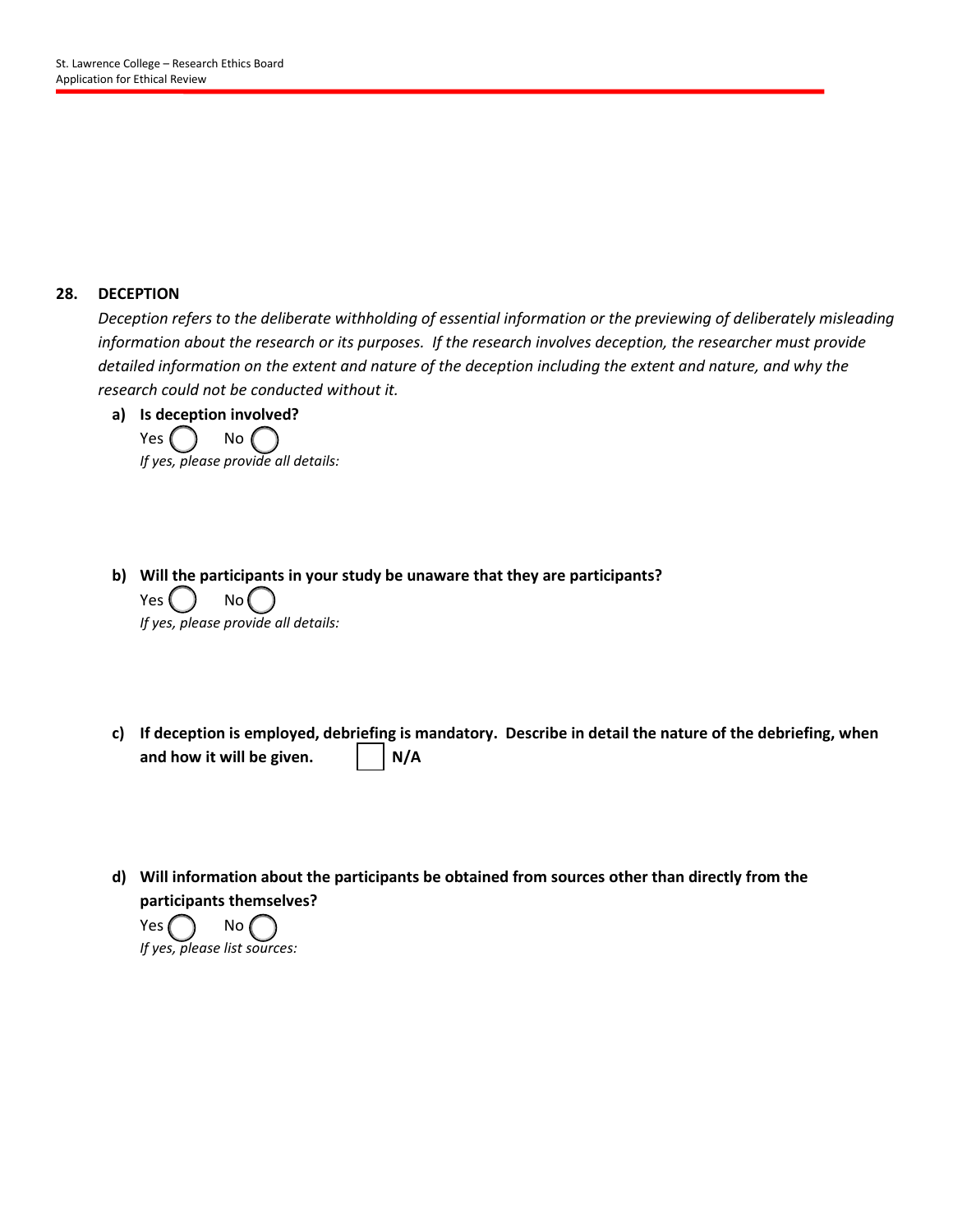# **SECTION D - CONFIDENTIALITY & PRIVACY**

**29. Describe the procedures for preserving privacy and confidentiality during data collection, retention, and reporting.**

*If privacy and confidentiality are not an issue in this research***, please explain why.**

### **30. POSSIBLE IDENTIFICATION OF PARTICIPANTS**

a) Do participants identify themselves by name or by any other means that allow you or anyone else to identify them in your data or reports?

Yes  $\left( \begin{array}{cc} \end{array} \right)$  No *If yes, please explain:*

- b) If participants are identifiable by name, do you intend to recruit them for future studies? Yes  $\begin{pmatrix} 1 & 0 \\ 0 & 0 \end{pmatrix}$  No  $\begin{pmatrix} 1 & 0 \\ 0 & 0 \end{pmatrix}$  N/A *If yes, indicate why this is necessary and how you plan to recruit for future studies?*
- c) How will individual data be guarded against misuse by a third party?
- d) Could dissemination of findings compromise confidentiality? Yes ( ) No *If yes, please explain whether participants will be informed of this possibility during the consent process.*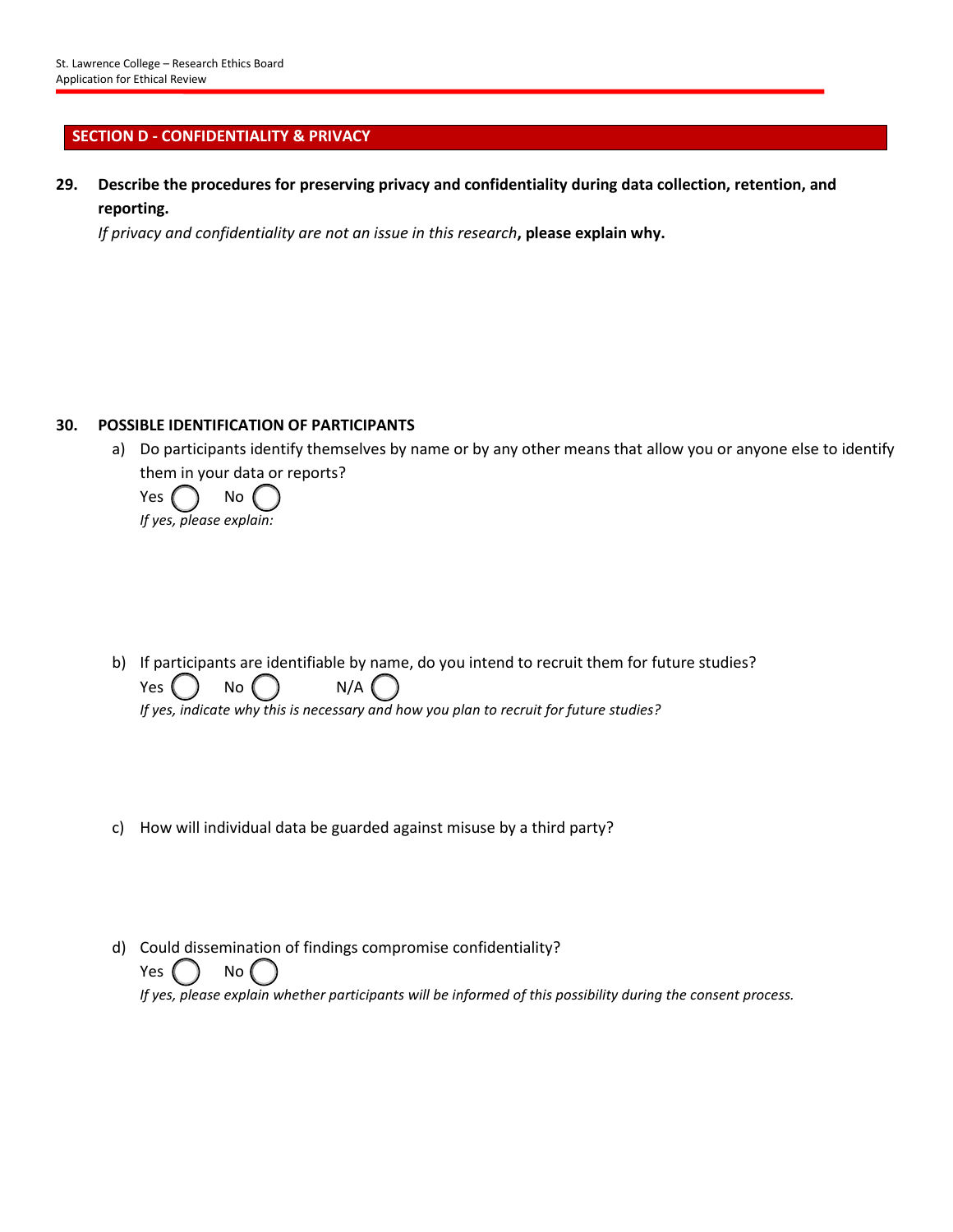### **31. Will confidential records be consulted?**

 $Yes \bigcap$  No  $\bigcap$ *If yes, indicate what precautions will be taken to ensure participants' confidentiality.*

# **32. Is there a possibility that in the course of data collection that you might discover information on sensitive matters, criminal activities, abuse or violence against a participant where you might have a duty to report?** Yes ( ) No (

*In the event the research team does uncover any information on sensitive matters, criminal activities, abuse or violence, how will you address this in a timely manner?*

# **33. STORAGE AND DISPOSAL OF DATA**

*This includes all written records, video/audio recordings, artifacts and questionnaires. At minimum, data must be stored in a locked filing cabinet or room. Data stored on computers and mobile devices should be password protected. Sensitive or confidential data stored on laptops and mobile devices must be encrypted.* 

a) How will you ensure participant privacy and confidentiality will be protected during the collection, analysis, and retention of data?

b) How long will you keep the data?

*It is the researcher's responsibility to know the data retention requirements as set by either their academic discipline, profession, prospective journal or regulatory agency requirements. For example, federally funded research requires 7 years, Health Canada requires 25 years for clinical trials, hospitals typically require 10 years, and most scientific journals require 5 years.*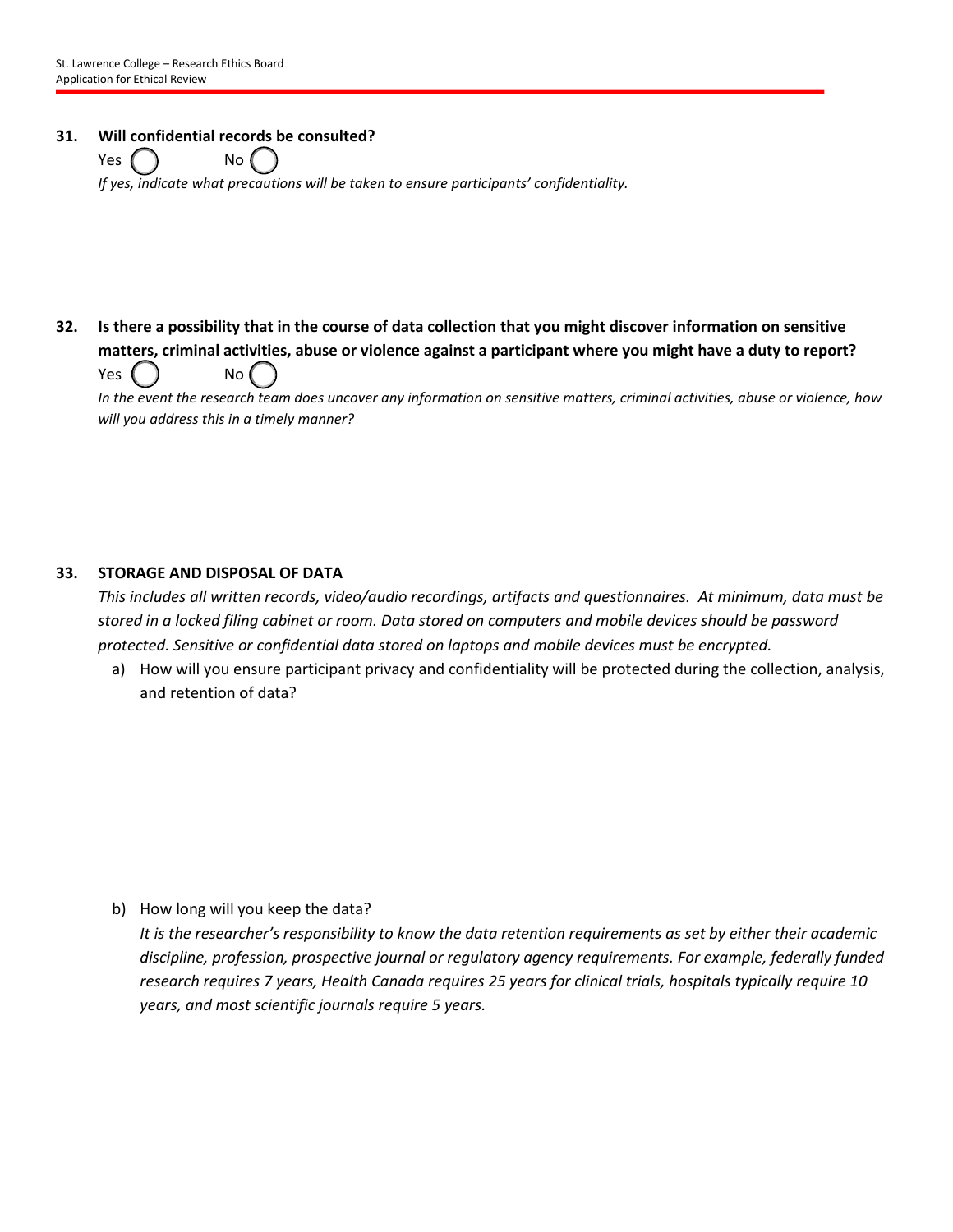c) Will you destroy your research data (e.g., physically destroyed, shredded, or erased) and if so, when (e.g., after end of data retention)?

### **34. FEEDBACK & DISSEMINATION OF RESULTS**

a) Describe if any feedback or sharing of your research reports will be given to participants after they have completed their participation. How will the feedback be provided and by whom?

- b) If feedback will not be given, please explain why feedback is not planned (e.g., study is anonymous).
- **35. Any dissemination of results or findings that report directly, and mention St. Lawrence College in any form must be approved by the College prior to publication in any format (electronic, print, multimedia, posted to a website, etc.) or released to the news media.**
	- a) How will the researchers meet this requirement?
	- b) What will be the primary use for the research results?
	- c) Who will own the data?